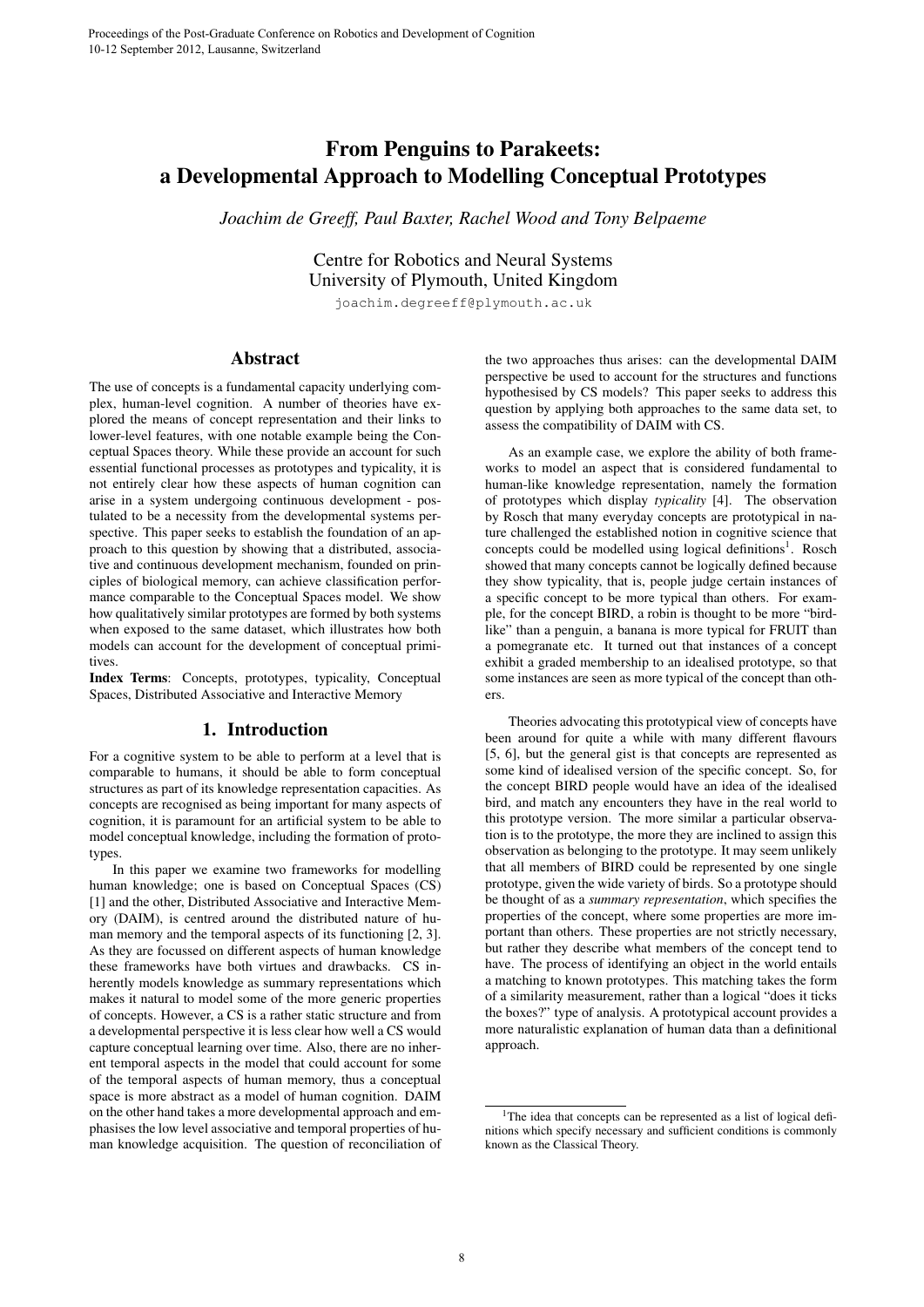## 2. Theory of the two frameworks

#### 2.1. Theory of Conceptual Spaces

A conceptual space consists of a geometrical representation in vector space along various quality dimensions. A CS is a collection of one or more domains (like colour, shape, or tone), where a domain is postulated as a collection of inseparable sensorybased quality dimensions with a metric. Examples of quality dimensions are weight, temperature, brightness, pitch, loudness, and RGB values. For instance, to express a point in the colour domain using RGB encoding, the different quality dimensions *red*, *green*, and *blue* are all necessary to express a certain colour and are therefore inseparable. Other domains may consist of one or more quality dimensions. In its simplest form, a concept can be represented as a point in the conceptual space, where the coordinates of the point determine the features of the concept. For example, an instance of the concept RED may be represented as a point (255, 0, 0) in the RGB colour domain.

Crucially to modelling concepts in a CS is the ability to take a distance measurement. For each of the dimensions involved, a suitable metric to calculate distance between coordinates on this dimension must be defined. For a lot of dimensions the Euclidean distance may be the most appropriate one, but the Manhattan distance can also be used.

The notion of prototypes comes naturally to conceptual space modelling, as the inherent distance metric can easily function as a notion of typicality. Distance  $d_{xy}$  between a prototype  $x$  and and an example  $y$  takes the general form:

$$
d_{xy} = \left(\sum_{i=1}^{N} w_i |x_i - y_i|^r\right)^{\frac{1}{r}}
$$
 (1)

where r denotes the type of metric with  $r = 1$  for the Manhattan distance and  $r = 2$  for the Euclidean distance and w an optional weight of the dimension. To do justice to psychological evidence of how people tend to rate concepts [7, 8], we can convert the distance into a similarity measurement. Similarity s between  $i$  and  $j$  is computed as an exponentially decaying function of distance:

$$
s_{ij} = e^{-cd_{ij}} \tag{2}
$$

where  $c$  is a sensitivity parameter.

Within a conceptual space we can model the learning of prototypes by exposing the model to examples with associated labels. After the learning the model is able to classify new examples as belonging to some known class, and specify how typical the example is, i.e. to what extent it belongs to the class and to other learned classes.

#### 2.2. Theory of the Distributed Memory Model

The DAIM system operates on a set of functional principles derived from the operation of memory within biological system, embedded within the context of a wider cognitive system [9, 3]. These are as follows [3]: (1) memory as being fundamentally associative; (2) memory, rather than being a passive storage device, is an active component in cognition through activation dynamics; (3) memory as having a distributed structure; and finally (4) activation-based priming as subserved by the first three points. A DAIM model has been implemented that embodies each of these principles of operation.

Assuming that this memory system is embedded within a wider agent cognitive system with multiple sensory and motor

modalities, associations may be formed based on the experiences of the agent, which subsequently form the substrate for activation dynamics. Prior experience as encoded in associative networks, i.e. memory, thus play an active role in the generation of ongoing behaviour through the mechanism of priming, which is the reactivation of modality-specific representations on the basis of existing associations. These principles may be used to provide candidate mechansims for a wide range of cognitive phenomena, from visual recognition and analogies [10, 11], to episodic memory, language development and social interaction [9].

In this study, the notional 'embodiment' of the DAIM system is modelled by an idealised set of inputs i.e. the properties given in the dataset. Associations are formed between input properties, on the basis of activation dynamics (where a high activation level is assigned to a property that is present). These associations have a weight value that is manipulated throughout the operation of the system. This introduces a significant temporal effect, in that an association is continually subject to change based on the relative activation levels of the things it associates, using a Hebbian-like update mechanism. Thus, by extension, the order of learning also has effect on the behaviour of the system.

Implementation of the model is based on an extension to an Interactive Activation and Competition (IAC) model of face learning [12], and uses an explicit representation for associations: i.e. an association is encoded as an object<sup>2</sup>, following [13]. While details of this implementation are excluded here due to space constraints, the following description outlines the primary mechanisms.

The weight update mechanism incorporates both Hebbian and anti-Hebbian rules, and essentially has the effect of turning the DAIM implementation into a pseudo-correlation engine, in which the strength of the weights encoding conjunctions of input features essentially reflects the correlation of those features based on prior experience. It should be noted that this is not a correlation in the proper sense, but only an analogue thereof, given the incremental update nature of the weight adjustment. Activation dynamics are also at play, with all input properties having an associated activation level. Activation for a particular property rises if it is present, and falls in the absence of stimulation (i.e. activation decay, to a negative activation 'resting' state). It should be noted that such stimulation can be sourced either from external stimulation, or from the result of activation flowing through already existing associations. A new association is formed between two properties if an association does not already exist, and if the activation of both properties is above zero.

# 3. Modelling prototypes using the dataset

To examine how both models are able to build conceptual structures that exhibit prototypes and typicality effects, we use the Zoo Data Set from the UCI Machine Learning Repository [14] which is a simple database containing 101 example animals with 16 different properties (like airborne, aquatic, predator etc.) divided into 7 classes. All properties are binary, except for the 'number of legs'. This property is normalized as to make it more in line with the other properties. Both models are exposed to a subset of this data (50 animals), and the resulting knowledge structures are compared by using a further non-

<sup>&</sup>lt;sup>2</sup>In the context of Object-Oriented Programming.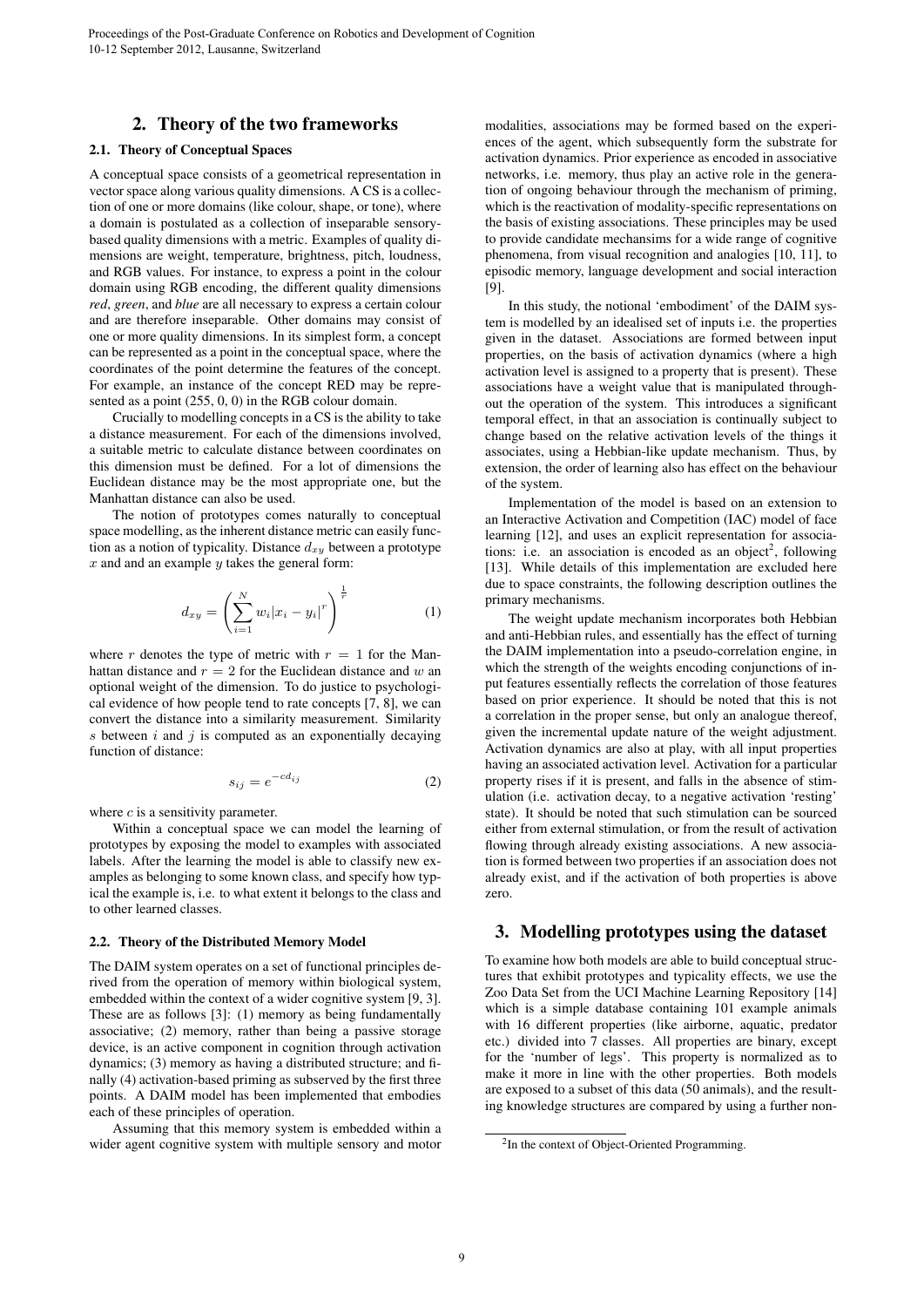| example  | MА   | ВI   | FI   | AΜ   | <b>INS</b> | <b>INV</b> |
|----------|------|------|------|------|------------|------------|
| moth     | 0.08 | 0.12 | 0.05 | 0.09 | 0.49       | 0.12       |
| newt     | 0.11 | 0.14 | 0.21 | 0.37 | 0.09       | 0.13       |
| octopus  | 0.06 | 0.07 | 0.09 | 0.13 | 0.12       | 0.32       |
| opossum  | 0.37 | 0.08 | 0.08 | 0.11 | 0.07       | 0.06       |
| oryx     | 0.53 | 0.07 | 0.06 | 0.07 | 0.07       | 0.05       |
| ostrich  | 0.10 | 0.25 | 0.08 | 0.09 | 0.10       | 0.08       |
| parakeet | 0.07 | 0.39 | 0.07 | 0.07 | 0.13       | 0.06       |
| penguin  | 0.08 | 0.20 | 0.11 | 0.13 | 0.07       | 0.10       |
| pheasant | 0.07 | 0.57 | 0.08 | 0.09 | 0.15       | 0.08       |
| pike     | 0.08 | 0.08 | 0.40 | 0.13 | 0.05       | 0.10       |

Table 1: Typicality ratings of the CS model for the 10 examples from the test set

overlapping subset of the data as probes<sup>3</sup>. For the CS the training data is provided with an associated word label that specifies the class, while for the DAIM system the class label and the class type as a numerical value are supplied in the same fashion as the 16 other properties, thus this system is exposed to 18 properties per example. The test data contains 50 examples, where the breakdown into classes is as follows: 24 MAMMAL, 7 FISH, 9 BIRD, 4 INVERTEBRATE, 1 AMPHIBIAN and 5 INSECT.

#### 3.1. Assesment

After training the systems are tested with 10 examples that are not part of the training set. Based on the learned information, an assessment of which category a newly presented instance belongs to is made. To examine the typicality ratings for the different examples the similarity measure from equation 2 is used.

#### 3.2. Conceptual spaces

Using a CS representation, for each item in the test set we obtain typicality ratings for all classes (see Table 1). All examples from the test set are classified correctly.

Focussing more on the BIRD class, we can clearly observe typicality effects, as shown in Figure 1. For the BIRD class, the pheasant is the most typical example, followed by the parakeet, the ostrich and finally the penguin. This is in line with human typicality ratings as for instance reported in [15], [16] and [17], except for the fact that pheasant is rated as more typical than parakeet. Upon closer inspection it turns out that the property 'domestic', which is true for a parakeet, is somewhat rare for BIRD and therefore the parakeet is rated as less typical. We speculate that the contrast with typicality ratings from human data is due to the fact that a property 'domestic' may not commonly be very prominent for people when classifying birds.

#### 3.3. Distributed memory model

In order to assess the effects of presentation order, we run the DAIM system twice with the same dataset; once in alphabetical order of animal name, and the second in reverse alphabetical order. Because of the inherently temporal dynamics of the system, for this case study, the properties of each animal instance are presented for 5 time-steps<sup>4</sup> followed by a delay of 10 time-step in which no input is presented so that all activation can decay



Figure 1: *Normalised typicality ratings of the CS model for the four probe trial birds for the BIRD class.*

to the resting state. For the probe trials, all of the properties for the unknown animal instances (except the name and type properties) are presented for 5 time-steps, with the activation levels on the type properties read out at the end of this period.

Table 2: Normalised results of the DAIM model for alphabetical presentation order: all correct.

| 21090110001011 01001. 011 0011000. |      |      |      |      |            |            |  |  |
|------------------------------------|------|------|------|------|------------|------------|--|--|
| <b>PROBE</b>                       | MA   | ВI   | FI   | AM   | <b>INS</b> | <b>INV</b> |  |  |
| moth                               | 0.01 | 0.08 | 0.00 | 0.22 | 0.49       | 0.19       |  |  |
| newt                               | 0.12 | 0.08 | 0.08 | 0.52 | 0.06       | 0.14       |  |  |
| octopus                            | 0.00 | 0.04 | 0.07 | 0.32 | 0.20       | 0.34       |  |  |
| opossum                            | 0.63 | 0.00 | 0.00 | 0.30 | 0.02       | 0.01       |  |  |
| oryx                               | 0.78 | 0.00 | 0.00 | 0.16 | 0.01       | 0.00       |  |  |
| ostrich                            | 0.01 | 0.58 | 0.00 | 0.30 | 0.08       | 0.01       |  |  |
| parakeet                           | 0.00 | 0.55 | 0.01 | 0.18 | 0.22       | 0.02       |  |  |
| penguin                            | 0.00 | 0.50 | 0.02 | 0.40 | 0.02       | 0.03       |  |  |
| pheasant                           | 0.00 | 0.53 | 0.01 | 0.25 | 0.15       | 0.02       |  |  |
| pike                               | 0.01 | 0.01 | 0.42 | 0.40 | 0.00       | 0.14       |  |  |

Table 3: Normalised results of the DAIM model for reversealphabetical presentation order: all but octopus are correct.

| uiphuovireur presentanton order, un out setopus ure confect. |      |      |      |            |            |  |  |
|--------------------------------------------------------------|------|------|------|------------|------------|--|--|
| МA                                                           | ВI   | FI   | AM   | <b>INS</b> | <b>INV</b> |  |  |
| 0.00                                                         | 0.04 | 0.01 | 0.31 | 0.41       | 0.21       |  |  |
| 0.05                                                         | 0.03 | 0.25 | 0.54 | 0.00       | 0.13       |  |  |
| 0.00                                                         | 0.04 | 0.13 | 0.35 | 0.09       | 0.34       |  |  |
| 0.56                                                         | 0.00 | 0.02 | 0.36 | 0.01       | 0.02       |  |  |
| 0.70                                                         | 0.00 | 0.02 | 0.23 | 0.01       | 0.00       |  |  |
| 0.00                                                         | 0.52 | 0.03 | 0.39 | 0.02       | 0.01       |  |  |
| 0.00                                                         | 0.54 | 0.04 | 0.25 | 0.08       | 0.03       |  |  |
| 0.00                                                         | 0.40 | 0.10 | 0.39 | 0.03       | 0.04       |  |  |
| 0.00                                                         | 0.48 | 0.04 | 0.32 | 0.06       | 0.04       |  |  |
| 0.01                                                         | 0.02 | 0.50 | 0.35 | 0.00       | 0.09       |  |  |
|                                                              |      |      |      |            |            |  |  |

The resulting typicality ratings, normalised, are shown in Table 2 and Table 3, for the two differently ordered data sets. Even though the typicality values differ for the two different data set orders, we can observe qualitatively similar results in terms of how the probe trials are classified. All but the octopus are assigned the same (correct) class and in this case of misclassification the typicality rating of the correct response is very close (0.35 and 0.34 respectively). Figure 2 shows typicality ratings for the BIRD class for the four bird examples in

<sup>3</sup>We chose a subset of the Zoo Data Set because to show the prototype effects the full dataset is not necessary. This is an arbitrary choice, we just choose the first 50 examples from a list in alphabetical order.

<sup>&</sup>lt;sup>4</sup>A time-step resolution of 0.2s is used.